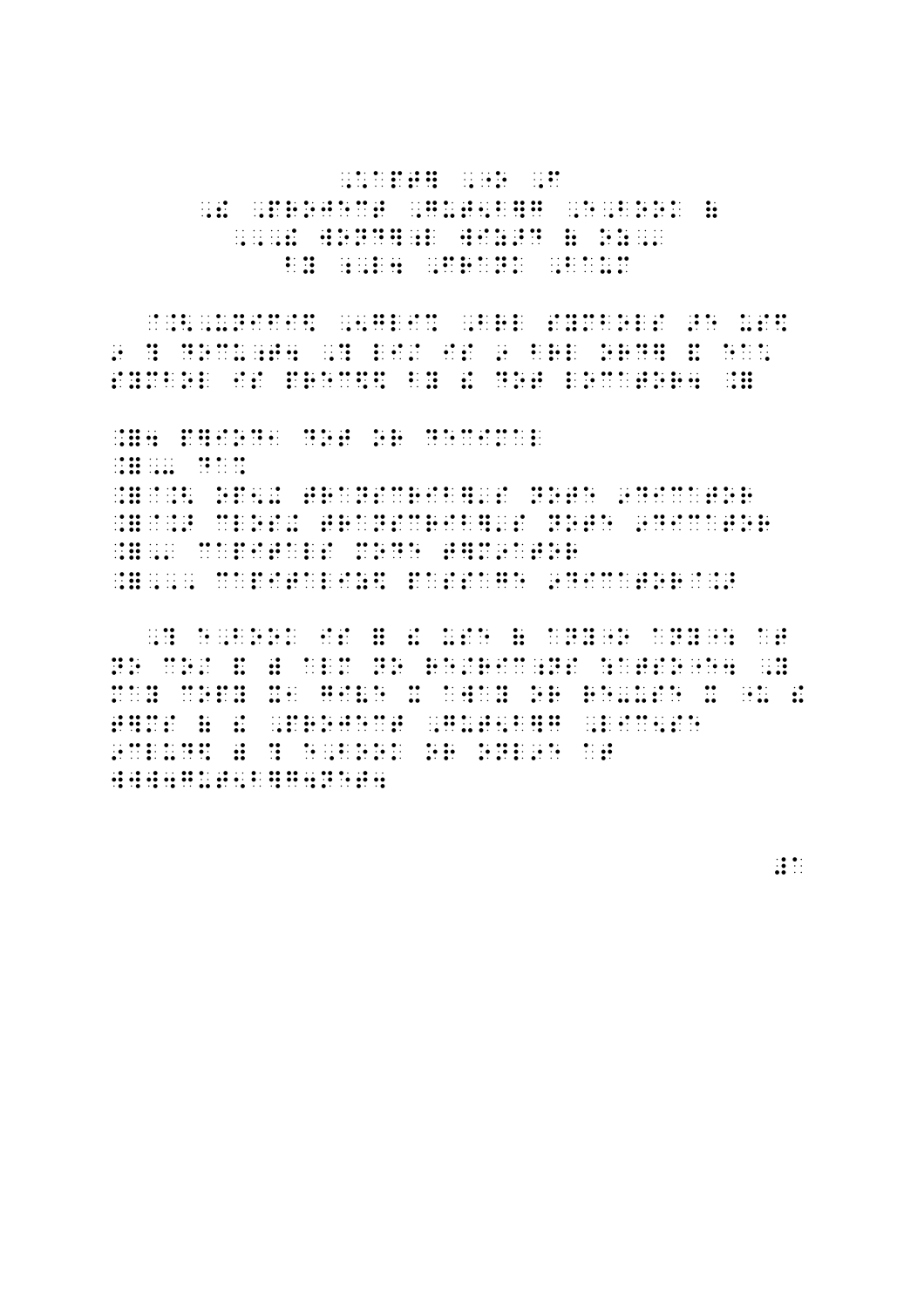$\mathbb{R}$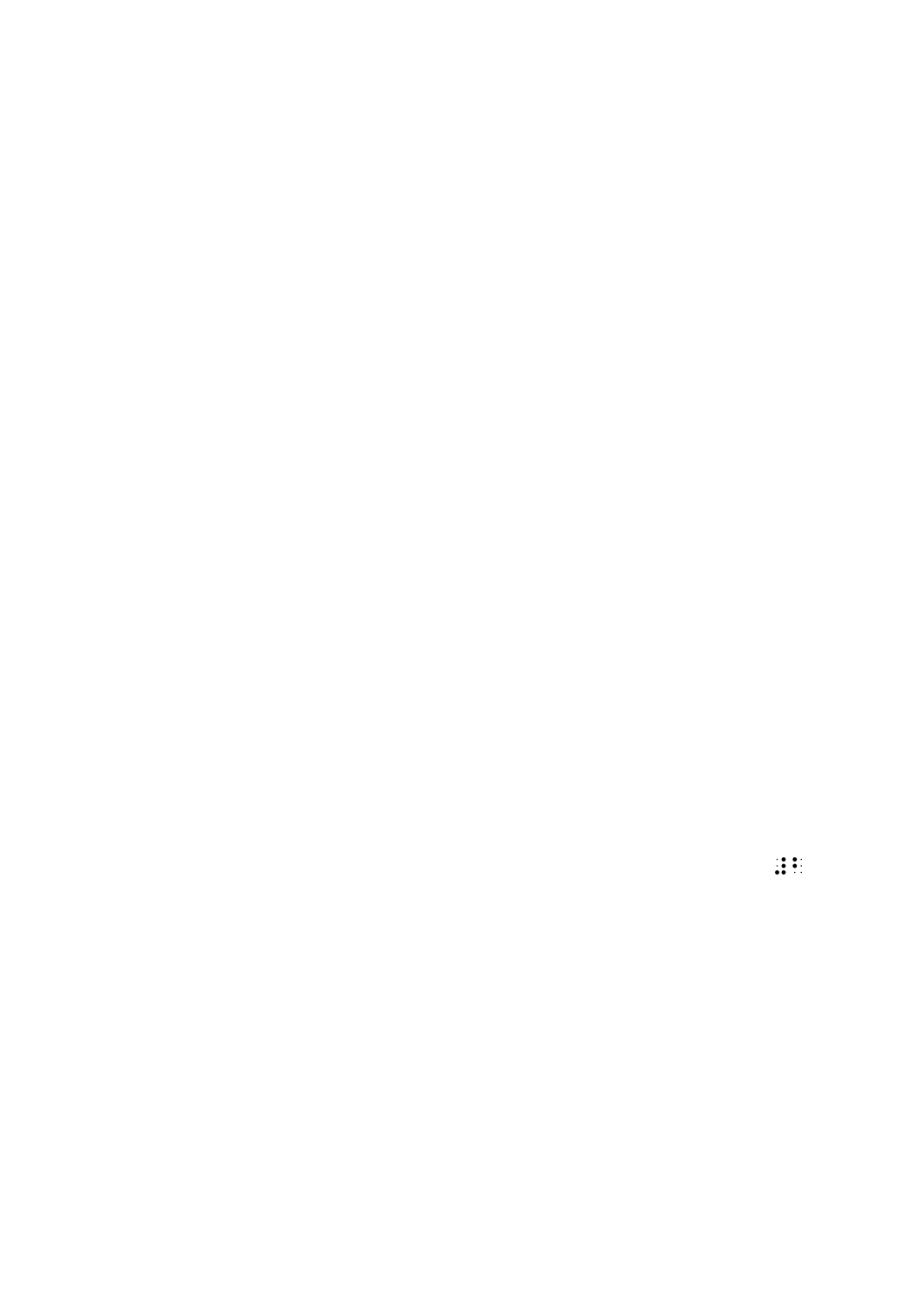## $\ddot{\cdot}$

## 

in i saman di di sama sama sama sa di di di di dan di saman saman saman ng di dan saman saman saman sa saman<br>Saman di saman di di saman sa saman di di di saman di saman di di saman di saman saman saman saman di saman di<br>S ian i dan i de de de dan i ee en de ee de indige de ee en de de de de ee en dan de de de de de de de een indig<br>1966 – Een indige de een indigenoemde de eerste indigenoemde indigenoemde in de eerste en de de en en de indig  $\frac{1}{2}$ de la provincia de la casa de la casa de la casa de la casa de la casa de la casa de la casa de la casa de la<br>La casa de la casa de la casa de la casa de la casa de la casa de la casa de la casa de la casa de la casa de 

 $\frac{1}{2}$   $\frac{1}{2}$   $\frac{1}{2}$   $\frac{1}{2}$   $\frac{1}{2}$   $\frac{1}{2}$   $\frac{1}{2}$   $\frac{1}{2}$   $\frac{1}{2}$   $\frac{1}{2}$   $\frac{1}{2}$   $\frac{1}{2}$   $\frac{1}{2}$   $\frac{1}{2}$   $\frac{1}{2}$   $\frac{1}{2}$   $\frac{1}{2}$   $\frac{1}{2}$   $\frac{1}{2}$   $\frac{1}{2}$   $\frac{1}{2}$   $\frac{1}{2}$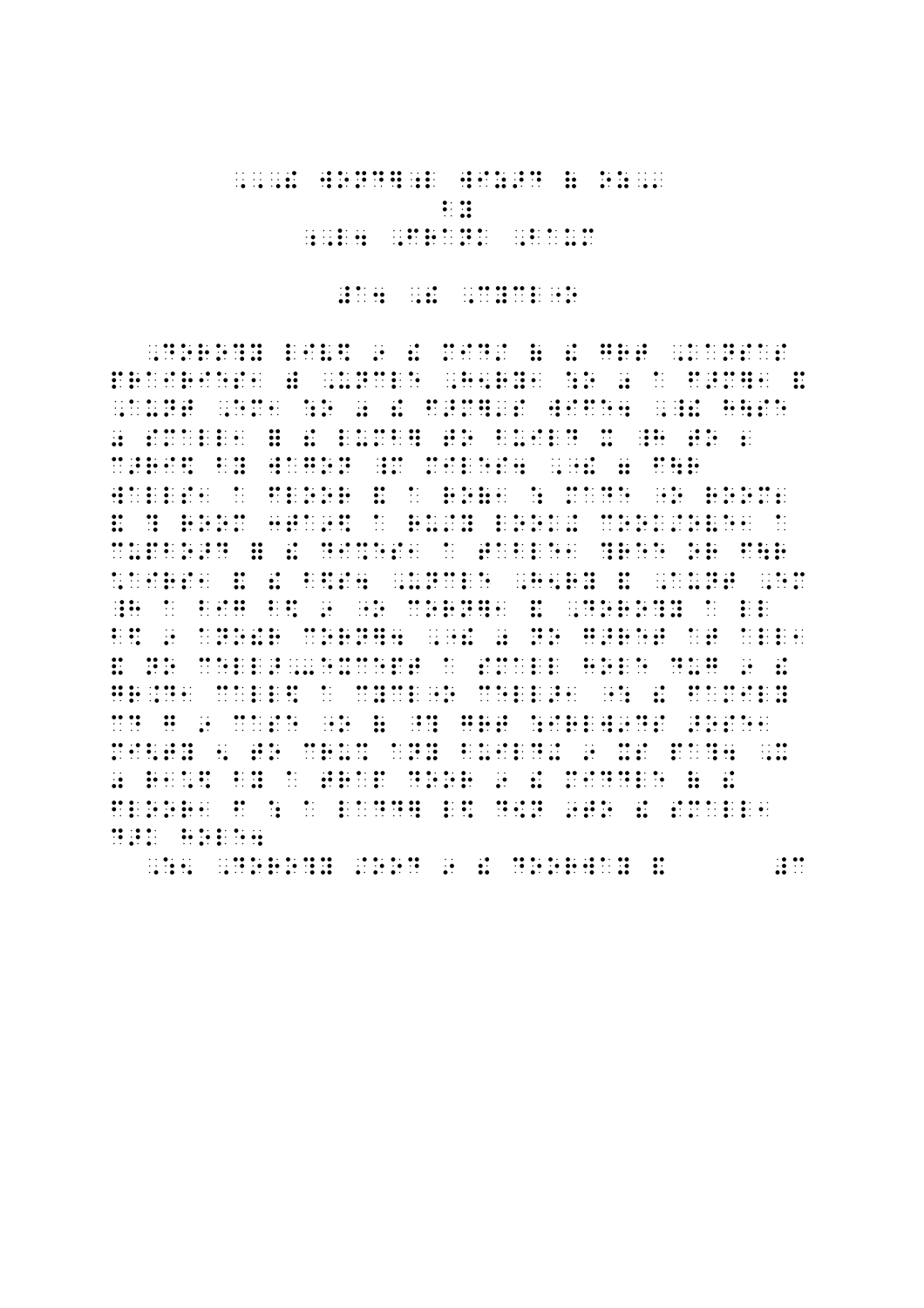indian i dinambia da india da dinambia dinambia ini na dinambia da dinambia da dinambina ny nina ilay any ami<br>India ao amin'ny faritr'i Gregory dia 1988 no ambany amin'ny fivondronan-paositra 2014. Ilay kaominina dia kao<br>I .<br>1989: De La De La De La De La De La De La De La De La De La De La De La De La De La De La De La De La De La<br>1991: De La De La De La De La De La De La De La De La De La De La De La De La De La De La De La De La De La .<br>1961 – An Alexandrich III de Leise de Louis (1961) (1961) (1962) (1969) (1969) (1969) (1969) (1969) (1969) (1<br>1962 – An Alexandrich III de Louis (1969) (1969) (1969) (1969) (1969) (1969) (1969) (1969) (1969) (1969) (196 

in de la companiente de la competitiva de la característica de la característica de la característica de la ca<br>La característica de la característica de la característica de la característica de la característica de la c<br>L  $\frac{1}{2}$  ,  $\frac{1}{2}$  ,  $\frac{1}{2}$  ,  $\frac{1}{2}$  ,  $\frac{1}{2}$  ,  $\frac{1}{2}$  ,  $\frac{1}{2}$  ,  $\frac{1}{2}$  ,  $\frac{1}{2}$ , and the second companion of the second companion of the second companion of the second companion of the second companion of the second companion of the second companion of the second companion of the second companion of ian de la provincia de la directa de la califactiva de la califactiva de la califactiva de la califactiva de<br>1989 de la califactiva de la directa de la califactiva de la califactiva de la califactiva de la califactiva<br>1999 indiano di primerino indicio na nacional dan dal cine di primerina con di primerina dal cine di dal primeri na<br>1980 – Anni di di di cine nella primerina con di di cine nella di primerina di primerina di primerina di diant<br> 

 $\frac{1}{2}$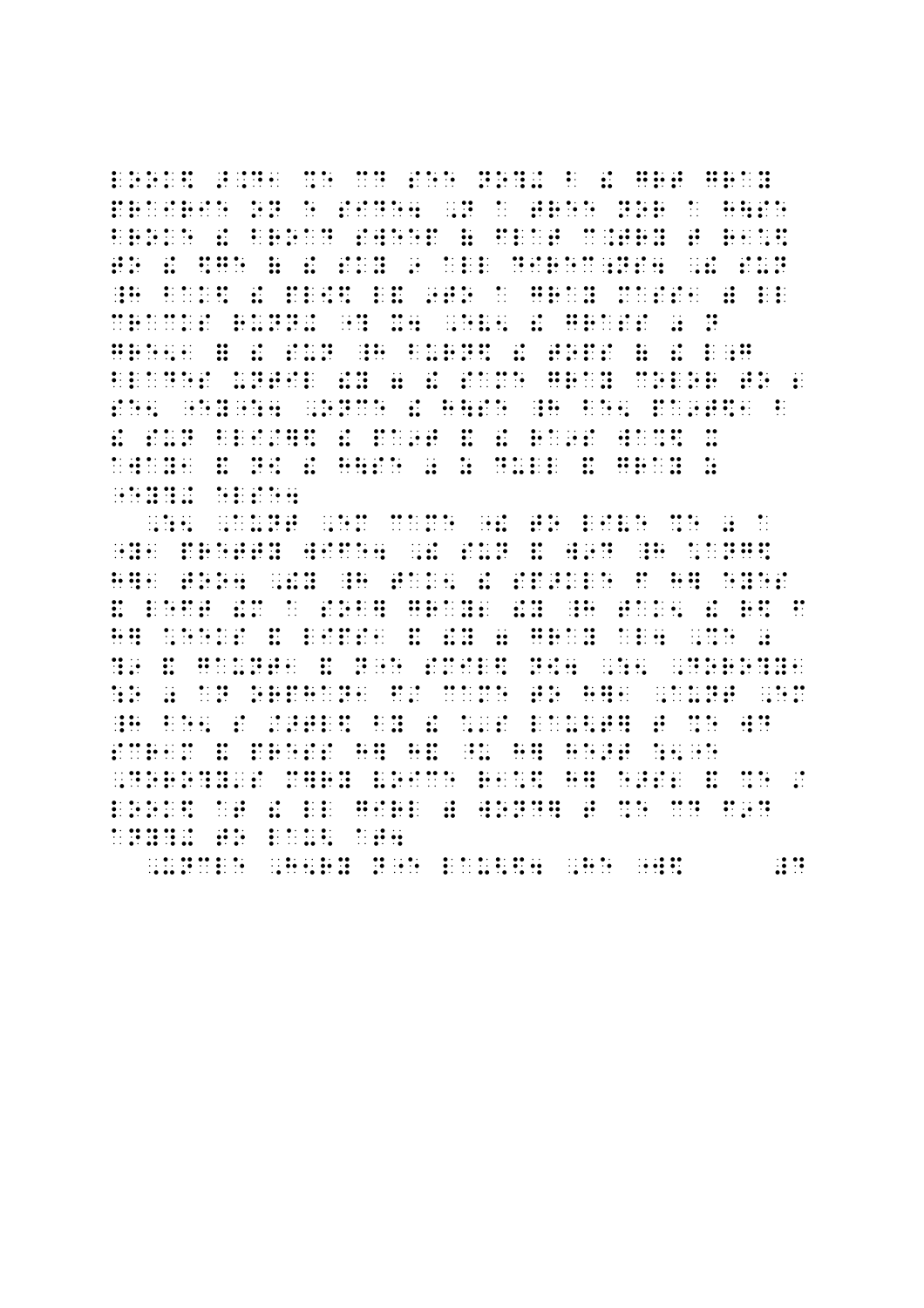indidente en la serdina de la cada de de la de en la cada de la cada de la de de de de de la cada de la cada d<br>La de ser de la cada de la cada de ser de la cada de la cada de la cada de la cada de la de de la cada de la<br>La ia de alternaciones de la computer de la computer al al al de la calada de la computer de al de al computer de<br>1999 de la computer de la computer de la computer de la computer de la computer de la computer de la computer<br>1 

 $\begin{array}{ccc}\n\vdots & \bullet & \bullet \\
\vdots & \vdots & \vdots \\
\bullet & \bullet & \bullet\n\end{array}$ . 1992 - 1993 - 1994 - 1994 - 1994 - 1995 - 1996 - 1996 - 1996 - 1996 - 1996 - 1996 - 1996 - 1996 - 1996 - 199<br>- 1996 - 1996 - 1997 - 1998 - 1999 - 1999 - 1999 - 1999 - 1999 - 1999 - 1999 - 1999 - 1999 - 1999 - 1999 - 19<br>-

**REAL BRIDGE**  $\ddot{\cdot}$  $\mathbf{E}$  $\ddot{u}$   $\ddot{u}$ ina i animnia ao amin' de sa campia ao amin' ao amin' ao amin' ao amin' ao amin' ao amin' ao amin' ao amin' ao<br>Ny INSEE dia mampiasa ny kaodim-paositra 2008–2014. Ilay kaominina dia kaominina mpikambana amin' ny kaodim-pa<br> i de edicación de les certas de edicións de les cedicións en la construcción de la construcción de la construc<br>Les proves de la certa de la certa de la certa de la certa de la certa de la certa de la certa de la certa de<br>L  $\ddot{\ddot{\Sigma}}$ ica an anche anche il diali de de de dalla diali de da de adica il color de casas il il da da il de da da de<br>1941 - Le da anche il color constanti da le proposita da da constituzione da sulla il de la constituzione da<br>1961  $\frac{1}{2}$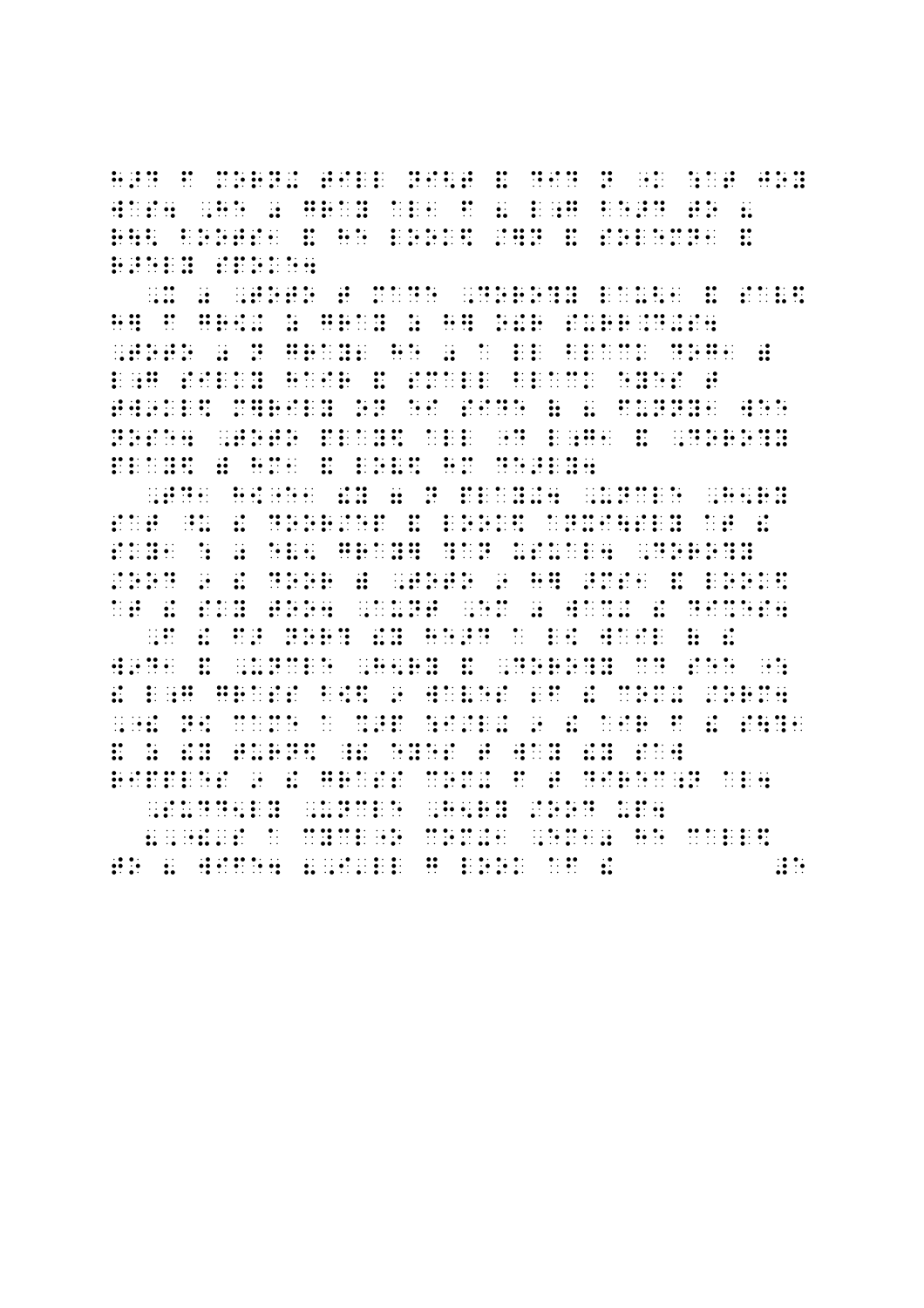/OCK40 ,!N HE RAN T[>D ! %\$S ": ! C[S & HORSES 7 KEPT4 1988 1 KEPT4 1 KEPT4 1 KEPT4 1 KEPT4 1 KEPT4 1 KEPT4 1 KEPT4 1 KEPT4 1<br>1 KEPT4 1 KEPT4 1 KEPT4 1 KEPT4 1 KEPT4 1 KEPT4 1 KEPT4 1 KEPT4 1 KEPT4 1 KEPT4 1 KEPT4 1 KEPT4 1 KEPT4 1 KEP<br>1 KEPT4 1 KEPT4 1 KEPT4 1

, AUNT , AUNT , AUNT , AUNT , AUNT , AUNT , AUNT , AUNT , AUNT , AUNT , AUNT , AUNT , AUNT , AUNT , AUGUST , A<br>AUNT , AUNT , AUNT , AUNT , AUNT , AUGUST , AUGUST , AUGUST , AUGUST , AUGUST , AUGUST , AUGUST , AUGUST , AUG DOOR4 , O GL.E TOLD HIS SERVICE OF TOLD HIS SERVICE OF TOLD HIS SERVICE OF TOLD HIS SERVICE OF TOLD HIS SERVIC<br>2009 , O GL.E TOLD HIS SERVICE OF TOLD HIS SERVICE OF TOLD HIS SERVICE OF TOLD HIS SERVICE OF TOLD HIS SERVIC<br>2 AT H&4

8, SA DISPONSA A LA SERIE DA DISPONSA DE DE LA SURDIA A LA SERIE DA LA SA DISPONSA DA DISPONSA DE LA SA LA SA<br>Disponsa da disponsa a la serie de serie de la sala de la serie de la serie de la serie de la serie de la ser<br>Di CELLO CELLO CO

, TO THE ROOM OF THE RELEASE RECORDS OF THE THE RELEASE RESIDENCE TO THE RELEASE THE THE RELEASE THE RELEASE T<br>TO BE THERE TO DESCRIPT THE RELEASE RELEASE THE THE RELEASE THE THE THE THE THE RELEASE THE RELEASE THE THE TO<br> ! B\$1 & ! GIRL />T\$ TO GET HM4 ,AUNT , THE RESIDENT CONFIDENTIAL CONFIDENTIAL CONFIDENTIAL CONFIDENTIAL CONFIDENTIAL CONFIDENTIAL CONFIDENTIAL CONF<br>The Revolution of the Revolution of the Revolution of the Revolution of the Revolution of the Person of the Re<br> . THE RESOLUTION OF THE RESOLUTION OF THE RESOLUTION OF THE RESOLUTION OF THE RESOLUTION OF THE RESOLUTION OF<br>The Resolution of the Resolution of the Resolution of the Resolution of the Resolution of the Resolution of th<br>T SMALL1 D>K HOLE4 ,DORO?Y CAU<T ,TOTO AT LA/ BE TO FOLLOW A RESIDENCE TO BE TO BE A RESIDENCE OF A SERVICE OF A SERVICE OF A SERVICE OF A SERVICE OF A<br>The following the service of the service of the service of the service of the service of the service of the se<br>T HALFWAY ACR (1986) AND ACRES (1986) AND AN ARREST CHANNEL ACRES (1986) AND ACRES (1986) AND ALFABA ALF CAME A<br>HALFWAY ACRES (1986) AND ALF WAY AND A GREEK FOR THE SAN ARREST CHANNEL AND ACRES (1986) AND ACRES (1986) AND<br>HA ! W9D1 & 1980 & 2000 & 2000 & 1980 & 2000 & 2000 \$ 2000 \$ 2000 \$ 2000 \$ 2000 \$ 2000 \$ 2000 \$ 2000 \$ 2000 \$ 200<br>2011 \$ 2000 \$ 2000 \$ 2000 \$ 2000 \$ 2000 \$ 2000 \$ 2000 \$ 2000 \$ 2000 \$ 2000 \$ 2000 \$ 2000 \$ 2000 \$ 2000 \$ 2000<br>2 FOOTH & SAT DE LA SAT DIE 1989 VAN DIE 1989 VAN DIE 1989 VAN DIE 1989 VAN DIE 1989 GESCHIEDIGE DEUR VAN DIE 19<br>Footballige bestel van die 1989 van die 1989 van die 1989 van die 1989 van die 1989 van die 1989 van die 1989<br>F ,!N A /RANGE ?+ HAPP5\$4

, HULLEY , RELATION , RELATION , RELATION , RELATION , RELATION , RELATION , RELATION , RELATION , RELATION ,<br>2006 , RELATION , RELATION , RELATION , RELATION , RELATION , RELATION , RELATION , RELATION , RELATION , REL<br>20 ROSE SUR AN ESTADO DE ENTRE AN ENTRE 1999, EN 1999, EN 1999, EN 1999, EN 1999, EN 1999, EN 1999, EN 1999, EN 1<br>ROSE SUR AN EN 1999, EN 1999, EN 1999, EN 1999, EN 1999, EN 1999, EN 1999, EN 1999, EN 1999, EN 1999, EN 1999<br>R % E 7 GO+ UP 9 A BALLOON4 A BALLOON4 A BALLOON4 A BALLOON4 A BALLOON4 A BALLOON4 A BALLOON4 A BALLOON4 A BALLO<br>19 A BALLOON4 A BALLOON4 A BALLOON4 A BALLOON4 A BALLOON4 A BALLOON4 A BALLOON4 A BALLOON4 A BALLOON4 A BALLOO<br> ,! NOR? & S\? W9DS MET ": ! H\SE /OOD1 & MADE X ! EXACT C5T] ( ! CYCL"O4 ,9 ! MID LE BE BE BLISH AN THE THE REPORTED BY LIBY AND A CHILIBE AND A CHILIBE BE LIBY OF THE LIBY IN THE REPORT O<br>All Burger and the Theodor and The Liby Liby and Liby and Liby and The Liby and All Burger and The Burger and<br>A : LO 1981 DE 1981 DE LO 1981 DE DE LO 1981 DE LO 1992 DE LO 1993 DE LO 1993 DE LO 1994 DE LO 1994 DE LO 1994 D<br>1994 : DO 00 DE LO 1994 DE LO 1994 DE LO 1994 DE LO 1994 DE LO 1994 DE LO 1994 DE LO 1999 DE LO 1994 DE LO 19<br>1  $\frac{1}{2}$  , and the set of the set of the set of the set of the set of the set of the set of the set of the set of the set of the set of the set of the set of the set of the set of the set of the set of the set of the set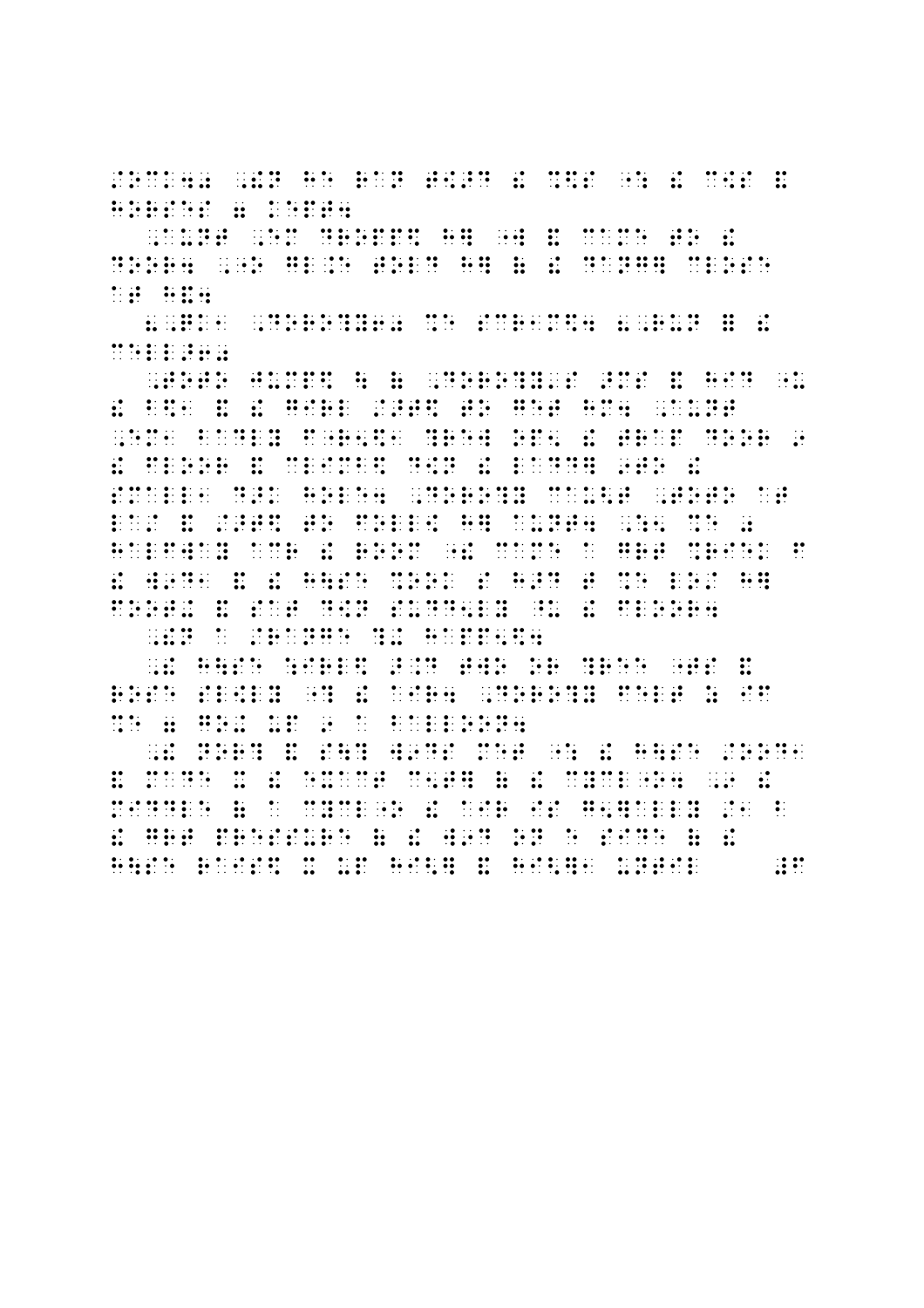X OR 1999 - DA 1999 - DA 1999 - DA 1999 - DA 1999 - DA 1999 - DA 1999 - DA 1999 - DA 1999 - DA 1999 - DA 1999<br>2009 - DA 1999 - DA 1999 - DA 1999 - DA 1999 - DA 1999 - DA 1999 - DA 1999 - DA 1999 - DA 1999 - DA 1999 - DA<br>20 .<br>1951 – Carl Strange and the series of the series and the series are the series and the series of the series o<br>1961 – Carl Strange and the series are the series and the series are the series and the series are the series Y CO CO CONSTRUIRE CONTROLLER<br>The String String Company of the Construction<br>Company Company Company Company Company Company Company Company Company Company Company Company Company Compa

,X 0 V D>K1 & ! W9D H[L\$ HORRIBLY >.D HER DE LA 1999 DE LA 1999 DE LA 1999 DE LA 1999 DE LA 1999 DE LA 1999 DE LA 1999 DE LA 1999 DE LA 1999 DE LA 1<br>1999 DE LA 1999 DE LA 1999 DE LA 1999 DE LA 1999 DE LA 1999 DE LA 1999 DE LA 1999 DE LA 1999 DE DE LA 1999 DE<br>1 , AF DE 1988, A DE 1988, A DE 1998, A LA DE 1998, A LA DE 1998, A LA DE 1998, A LA DE 1998, A LA DE 1998, A LA<br>1999, A LA DE 1999, A LA PERIODE (A DE 1998), A LA PARTICIPIA DE 1999, A LA DE 1999, A LA DE 1999, A LA DE 19<br>1 H\SE TIPP\$ BADLY1 %E FELT Z IF %E 7 2+ ROCK\$ G5TLY1 L A BABY 9 AN AN AN AIR AN AIR AN AIR AN AIR AN AIR AN AIR AN AIR AN AIR AN AIR AN AIR AN AIR AN<br>An air an air an air an air an air an air an air an air an air an air an air an air an air an air an air an ai

, TOTO DID NORTH ABOVE AND THE RANGE OF THE RANGE OF THE RANGE OF THE RANGE OF THE RANGE OF THE RANGE OF THE RANGE OF THE RANGE OF THE RANGE OF THE RANGE OF THE RANGE OF THE RANGE OF THE RANGE OF THE RANGE OF THE RANGE OF "H1 N[ "!1 B>K+ L\DLY2 B ,DORO?Y SAT Q / ON ! FLOOR & WAIT\$ TO SEE :AT WD HAPP54 , LA CORRESPONDIA DE LA CORRESPONDIA DE LA CORRESPONDIA DE LA CORRESPONDIA DE LA CORRESPONDIA DE LA CORRESPOND<br>1995 TRAPA DE LA CORRESPONDIA DE LA CORRESPONDIA DE LA CORRESPONDIA DE LA CORRESPONDIA DE LA CORRESPONDIA DE<br>19 DOOR1 & FELL IN2 & AT F/ ! LL GIRL ?"\ %E \_H LO/ HM4 ,B SOON %E SAW "O ( 8 E>S /ICH AN ARTICLE AND AN INTERFERING THAT AN ARTICLE IN THE RESIDENT OF A STATE AND A STATE AND A STATE AND A ST<br>In an interfering the state of the state and state and the state of the state and state and state and state a<br>A . A CONSTRUCTION OF A REPORT OF A CONSTRUCTION OF A CONSTRUCTION OF A CONSTRUCTION OF A CONSTRUCTION OF A CONS<br>And construction of a construction of a construction of a construction of a construction of a construction of ,%E CREPT TO ! HOLE1 CAU<T ,TOTO BY ! EXAMPLE AND AGENCY AND CONSIDER THE RESIDENCE OF A SERVICE OF A SERVICE OF A SERVICE OF A SERVICE OF A SERVICE<br>1980 - Andrew Considered Afware and the service of a service of a service of a service of a service of a servi<br> .<br>1961 – DOOR DOOR STARP DOOR DE SAN DIE SANDISE SOOS DE SAN DIE SAN DIE SAN DIE SAN DIE SAN DIE SAN DIE SAN DIE<br>1962 – DOOR STARPS – STARP DOOR SAN DIE SAN DIE SAN DIE SAN DIE SAN DIE SAN DIE SAN DIE SAN DIE SAN DIE SAN D , H\R AF H\R AF HAS ARRESTED AND A SAN ARRAIGNMENT AND A SAN ARRAIGNMENT AND A SAN ARRAIGNMENT AND A SAN ARRAI<br>The AR ARRAIGN State and a san arraignment and a state and a state and a san arraignment and a san arraignment<br> ,DORO?Y GOT OV] H] F"R2 B %E FELT Q

L'ARC'HANDRE DE L'ARC'HANDRE DE L'ARC'HANDRE DE L'ARC'HANDRE DE L'ARC'HANDRE DE L'ARC'HANDRE DE L'ARC'HANDRE<br>L'ARC'HANDRE DE L'ARC'HANDRE DE L'ARC'HANDRE DE L'ARC'HANDRE DE L'ARC'HANDRE DE L'ARC'HANDRE DE L'ARC'HANDRE<br>L'AR T 40 B. A. 1980, A 40 B. TH 1980, A 40 B. AN 1990, A 40 F. AN 1990, A 40 F. AN 1990.<br>1990 - The Light Light Light Light Light Light Light Light Light Light Light Light Light Light Light.<br>1990 - The Light Light Light Light WOND AN ARRAIGNMENT WORK THE RESIDENT WARRAIGN AND A COMPANY ARRAIGNMENT WORK THE RESIDENT WARRAIGN AND THE RE<br>TO PIECE AN ARRAIGNMENT WORK THE RESIDENT WARRAIGN AND THE RESIDENT WARRAIGN AN ARRAIGNMENT WORK THE RESIDENT<br>T Holders are as a set of the set of the set of the set of the set of the set of the set of the set of the set o<br>The set of the set of the set of the set of the set of the set of the set of the set of the set of the set of